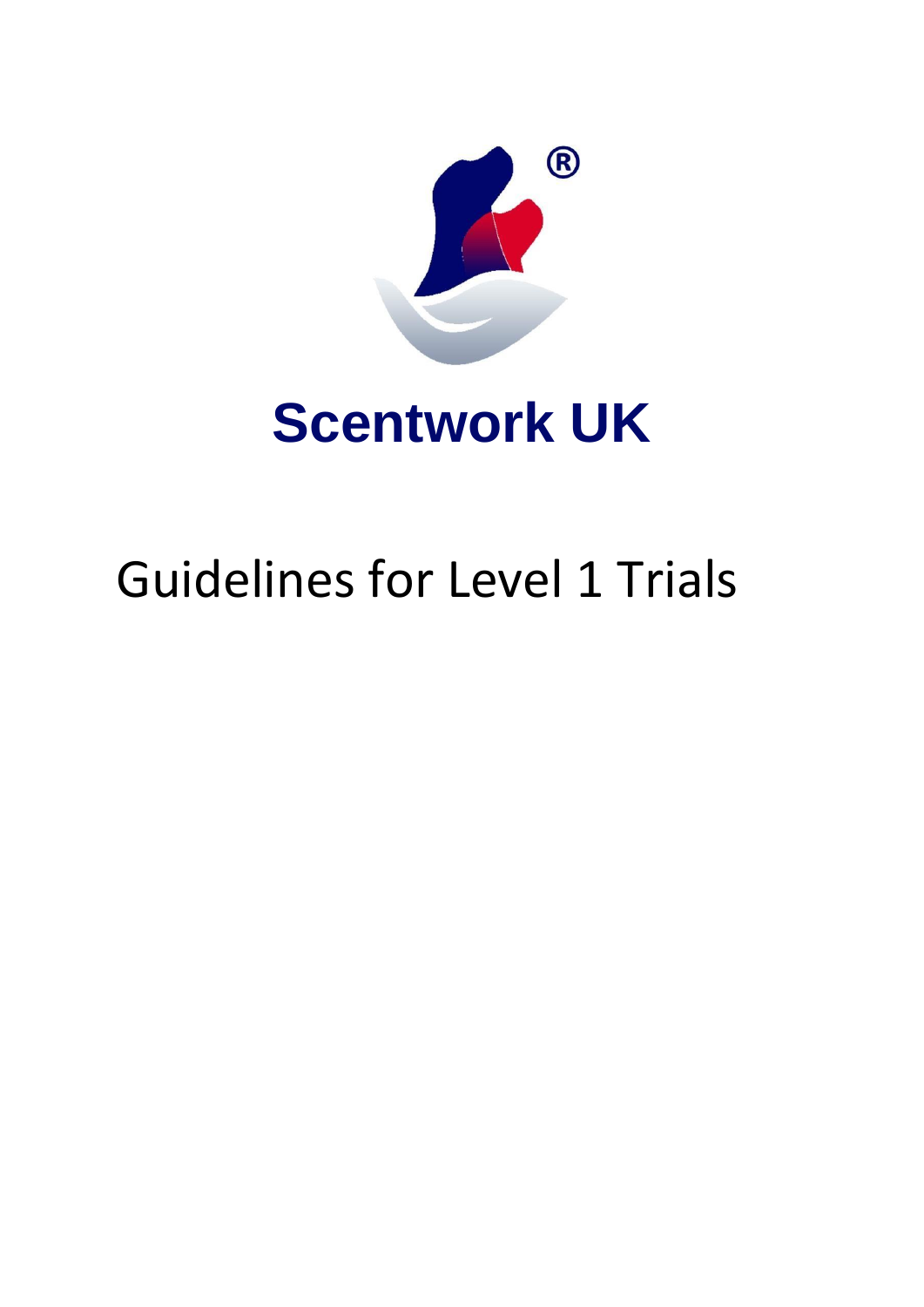

## **The Test involves 4 timed searches**

- 1) The dog to find one scented article hidden on one of 8 chairs arranged around 2-4 tables.
- 2) The dog to find one scented article hidden amongst 10-15 large items in a 'marked out' outdoor area approximately 6 x 6m in size. The area can be of any shape. Prior to the test the handlers can be told that the scented article is hidden on one of three items selected by the judge.
- 3) The dog to find one scented article hidden on the exterior of a vehicle or wall.
- 4) The dog to find one scented article indoors amongst 10-15 containers.

There will be a draw for each of the tests to determine the running order of the teams. Dogs can be on or off lead. The length of time allowed for each search will be 3 minutes.

Competitors can choose to end any search before the 3 minutes is up, even if the scented item has not been found. The time recorded for the search will be the time the competitor ended the search. The competitor can continue to work the other three searches and can still pass providing 3 out of 4 scented articles have been found in total.

## **Marking System**

| 1) Tables & chairs       | 25  |
|--------------------------|-----|
| 2) Exterior Search       | 25  |
| 3) ) Vehicle/Wall Search | 25  |
| 4) Boxes & Luggage       | 25  |
| Total =                  | 100 |
| Pass Mark =              |     |

The team must find 3 out of 4 scented articles to pass the overall test.

Allocation of marks – 20 points for the handler calling the 'Alert/Find' correctly and 5 points if no deductions marks are made.

If the handler fails a section, the handler is still entitled to 5 points, providing no deductions have been made which will go towards the final total.

The exercises can run in any order.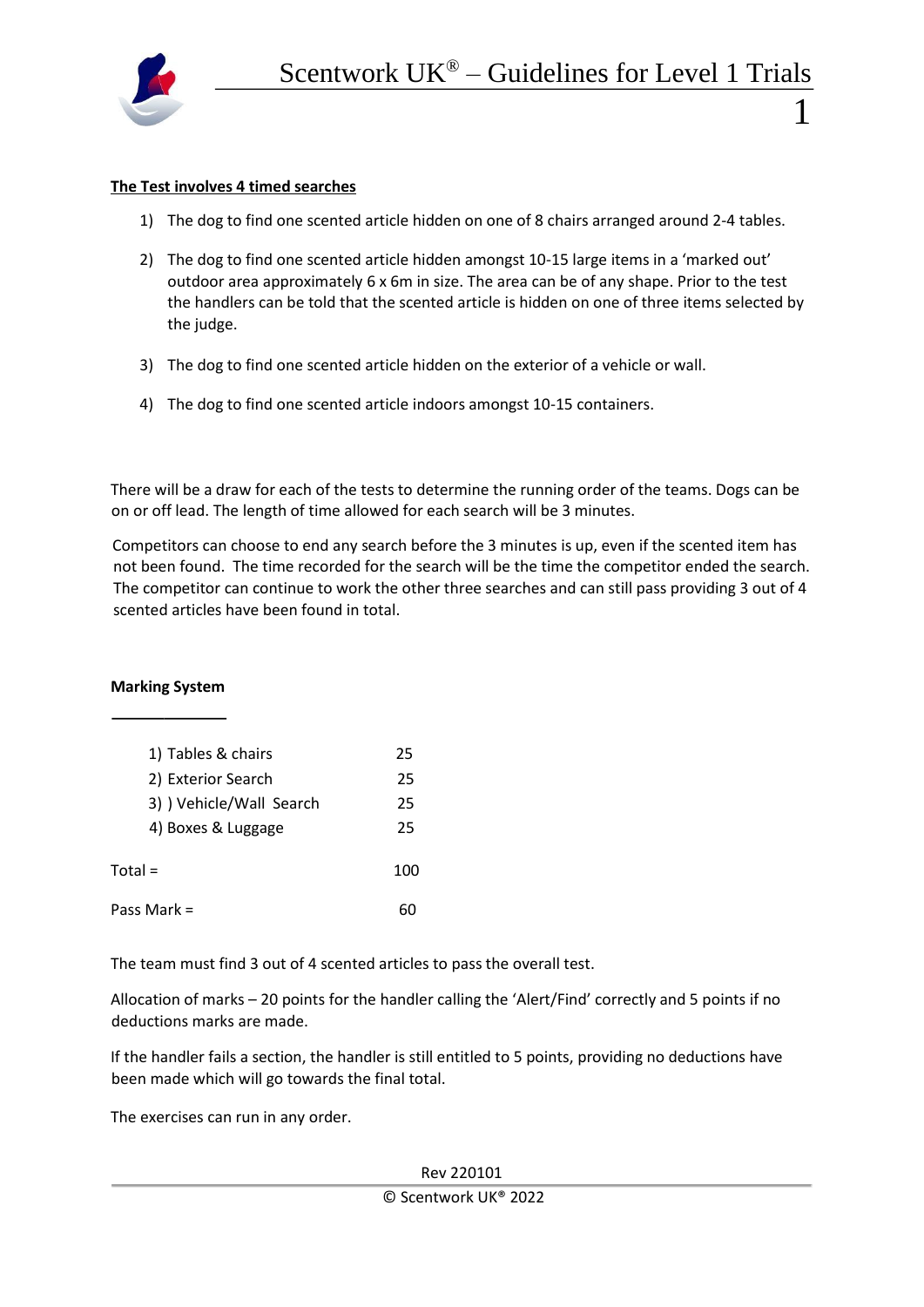

Certificates of merit will be awarded to those that pass and in addition there will be rosettes from 1st -4<sup>th</sup> awarded to those with the highest marks. In the event of a tie the team with the fastest time will be the winner

## **General Guidelines**

The team to find 3 out of 4 scented articles indicating using either an 'active' or 'passive' indication. (see notes on p8 for definition)

Competitors will run in draw order. The dog can be worked on or off lead to be decided by the handler. The handler will not be penalised for doing part of the test 'on' and the other part, 'off' lead'.

For each test there should be a start point marked with a cone

The handler will tell the judge when he/she is ready. As soon as the dog's nose passes the start marker the judge or steward will start the stop watch.

The trials manager will decide whether to use a vehicle or wall for 'Vehicle or Wall' search.

No items should be touched or moved by the competitor unless the judge gives permission.

The time for each exercise is 3 minutes.

The handler is given the option to have a 30 second warning before the 3 minute time is up.

Calling the 'Alert/Find' – When the handler thinks his/her dog has found the scented article the handler should tell the judge either verbally and/or raising their hand/arm to the judge. If the judge asks the competitor to confirm 'where' for clarification, the competitor should not send the dog in again but should show the judge by 'pointing' to where the scented article might be hidden. *Marks will be lost if the competitor asks the dog to search for a second time.* The judge will tell the handler at the time if this is correct and this will result in a pass or fail for this team.

The competitor will be told after the search how many scented articles were found and how many deductions were lost except in level 8. It is the responsibility of the competitor to point out any discrepancies at the time as marks cannot be changed from then after.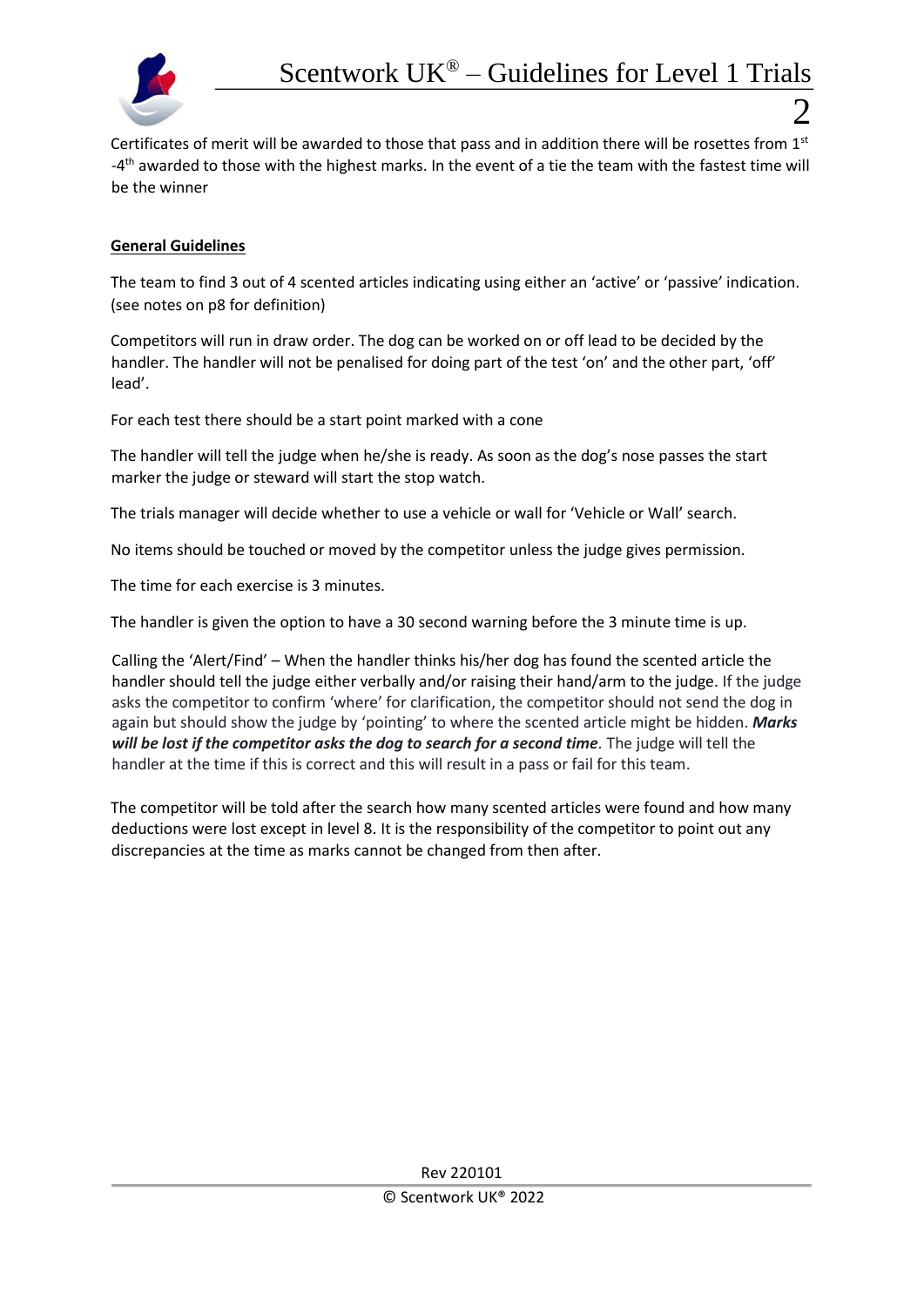

## **Judges Guidelines**

The judge may hold a briefing before the tests begin and may give the handler a brief critique of their work after each test.

The Judge will ask the competitor how they will let them know that their dog has found the scented article.

The judge will ask the competitor if they want a 30 second warning before the end of time

When the competitor calls the 'alert' the judge will tell the competitor at the time if this is correct or not.

Scented articles should be placed in the hide 10 minutes before the first competitor starts.

The scented article should be hidden from view and positioned to prevent the dog from retrieving as far as possible.

Hides should not be readily visible but neither must they be fully enclosed. They should be placed in such a way that the scent of the article is easily accessible to the dog.

In the vehicle or wall search if the dog is near the source of the scent, but it is not clear to the judge that the dog has communicated the exact location to the handler, the judge should ask "where?" The handler must then indicate the source of the scent by pointing or gesturing. For Level 1-4 trials, the handler may indicate an area up to 6 inches, on any axis. (a vertical six inches, a horizontal six inches, or a diagonal six inches).

The handler can indicate the source of the scented article to the judge even though the dog isn't in that area when it is called; providing it is called before the time is up

A 'White dog' can be used prior to testing to check the scent strength and its location.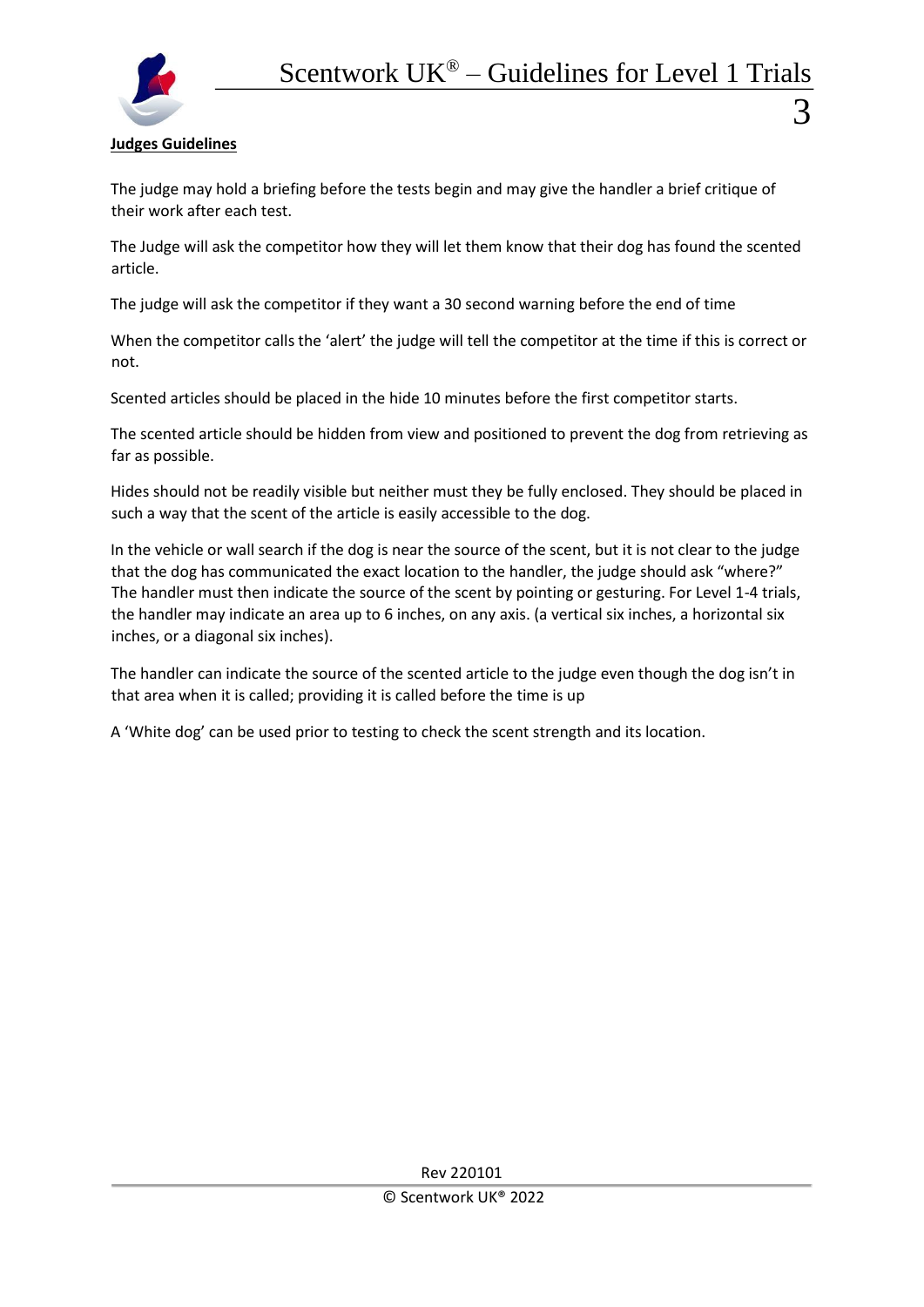

**Judges Deductions** 

| <b>Deduction Reason</b>                                                                                                                                            | <b>Up to Points</b> |
|--------------------------------------------------------------------------------------------------------------------------------------------------------------------|---------------------|
| Handler Pulling dog away from Article (see definitions)                                                                                                            | .25                 |
| Handler not believing dogs indication (see definitions)                                                                                                            | .30                 |
| Dog Not Searching Under Test                                                                                                                                       | .35                 |
| Handler getting in dog's way                                                                                                                                       | .35                 |
| Dog pulling out, dropping, or retrieving the scented article (see definitions)                                                                                     | .50                 |
| Handler with Tight Lead (see definitions)                                                                                                                          | .50                 |
| Dog Leaving Search Area and not responding to handlers recall (reward purposes<br>and to reset dog allowed)                                                        | .50                 |
| <b>Overuse of Verbal Corrections</b>                                                                                                                               | .90                 |
| Dog Trashing Article (see definitions)                                                                                                                             | 1.00                |
| Re-tasking the dog to search/indicate again, after calling the alert, if the<br>judgesasks "where?"                                                                | 2.00                |
| Handler Touching Items/Vehicle/Wall                                                                                                                                | 2.50                |
| Handler using lead/harness in corrective manner                                                                                                                    | 2.60                |
| Handler only allowing the dog to search the 3 named items, by tasking to just the<br>3 items or by restraining from searching the other items (L1 exterior search) | 3.50                |
| Dog Swallowing Article                                                                                                                                             | 3.50                |
| Handler Rewarding Dog in Search Area (food and toys)                                                                                                               | 4.70                |
| Dog Scratching Vehicle and causing Damage                                                                                                                          | 5.00                |
| Dog fouling in Search Area                                                                                                                                         | 5.00                |
| Dog Continuing to Foul in Search Area (Eliminated for that search only)                                                                                            | Eliminated          |
| Dog Continuing to Trash Article (Eliminated for that search only)                                                                                                  | Eliminated          |
| Dog/Handler attacking any person or dog at a SWUK Trial                                                                                                            | Disqualified        |

#### **Judges Notes:**

**Please note that the above deductions are the only deductions that can be used when Judging a Level 1 – 4 SWUK Trial.** 

**Actual value of each deduction to be determined by the judge up to the maximum points specified in the table above.**

**Once a maximum of 5 marks has been lost the competitor can no longer lose any further points but may continue with the search except for continuous fouling and trashing.**

**Deductions are per search area and can only be deducted once per search.**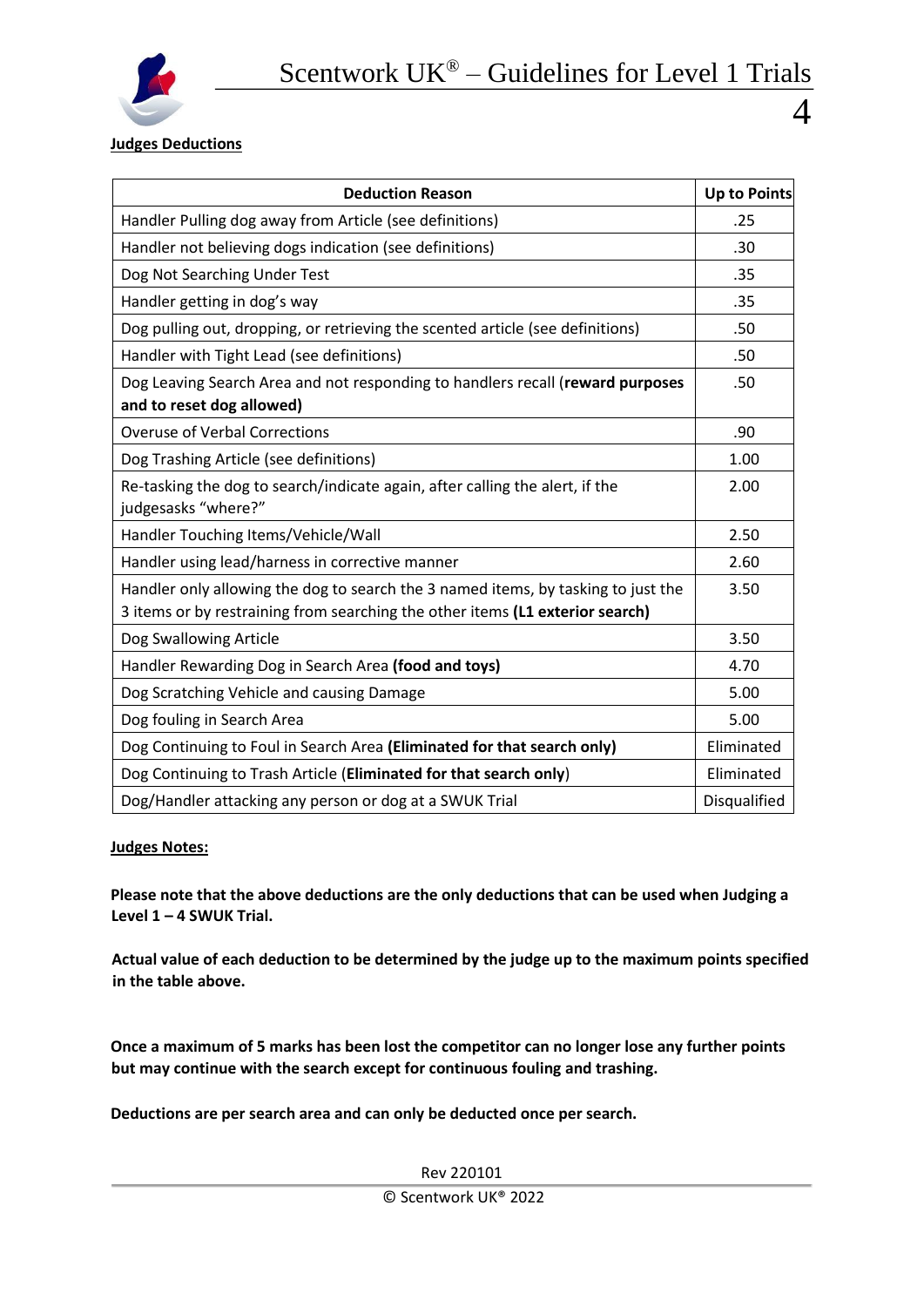

## **Definitions**

*Dog removing the scented article -* If the 'scented' article is removed and either dropped or retrieved by the dog, marks will be lost. In this event the judge must replace a fresh 'scented' article in the exact same position before it was removed and before the next dog & handler team runs. The item does not need to be replaced unless damaged occurred during the 'scented article' removal. (see definitions of 'scented article' and 'item'.)

*Scented article* – Articles that can be used as the carrier for the 'target odour'. In L1-5 the carriers can be black polycotton, polyamide and/or Velcro. In L6-8 the carriers can be any material which has shown to be absorbent to the scent and small enough to be concealed from the handler (see  $L6 - 8$ ) Judge's Guidelines)

*Items* – The term used to describe the object upon which the judge hides the scented article eg. box, bag, luggage, and any of the exterior items.

*Handler pulling dog away from article and handler not believing dogs indication -* Marks will be lost if it is clear to the judge that the dog has detected the odour and the handler either 'pulls the dog away' or does not believe the dog's indication.

*Tight lead* - Marks will be lost for the following:

-Dogs being worked continually on a tight lead.

-Dogs being restrained and prevented from reaching the hidden odour.

**NB**: The judge must decipher whether it is the dog or the handler that causes the tight lead. A dog that becomes momentarily restrained by its own choice should not be penalised.

## *Dog not quite at source* -

*levels 1 & 2*: Marks in L1 & 2 will not be lost for the handler identifying the correct box, piece of luggage, chair, interior item, and exterior items however far the dog is indicating from the hidden scented article. If the dog indicates beyond 6" from the source on the vehicle/wall search no points will be awarded for the find (it will be counted as a false alert) but further deductions can be made for other aspects of the search.

*Trashing & Fouling -* (Please read indication description in Notes on page 8) Any behaviour that is excessive or could potentially cause damage to any items including the item that is scented. Behaviours not acceptable will include biting, persistent paw scratching (more than 3 paw contacts in succession) or throwing items around and rough handling of any non-scented items. In the event of 'trashing' items and 'fouling', marks for finding the scented article should not be lost and will go towards the final total. After a fouling incident it is recommended that the search items are moved to a new search area, if possible. If the search area cannot be moved, subsequent competitors must be made aware where the fouling incident happened. However, in the event of continuous trashing of items and repeated fouling the test must immediately be stopped by the judge and the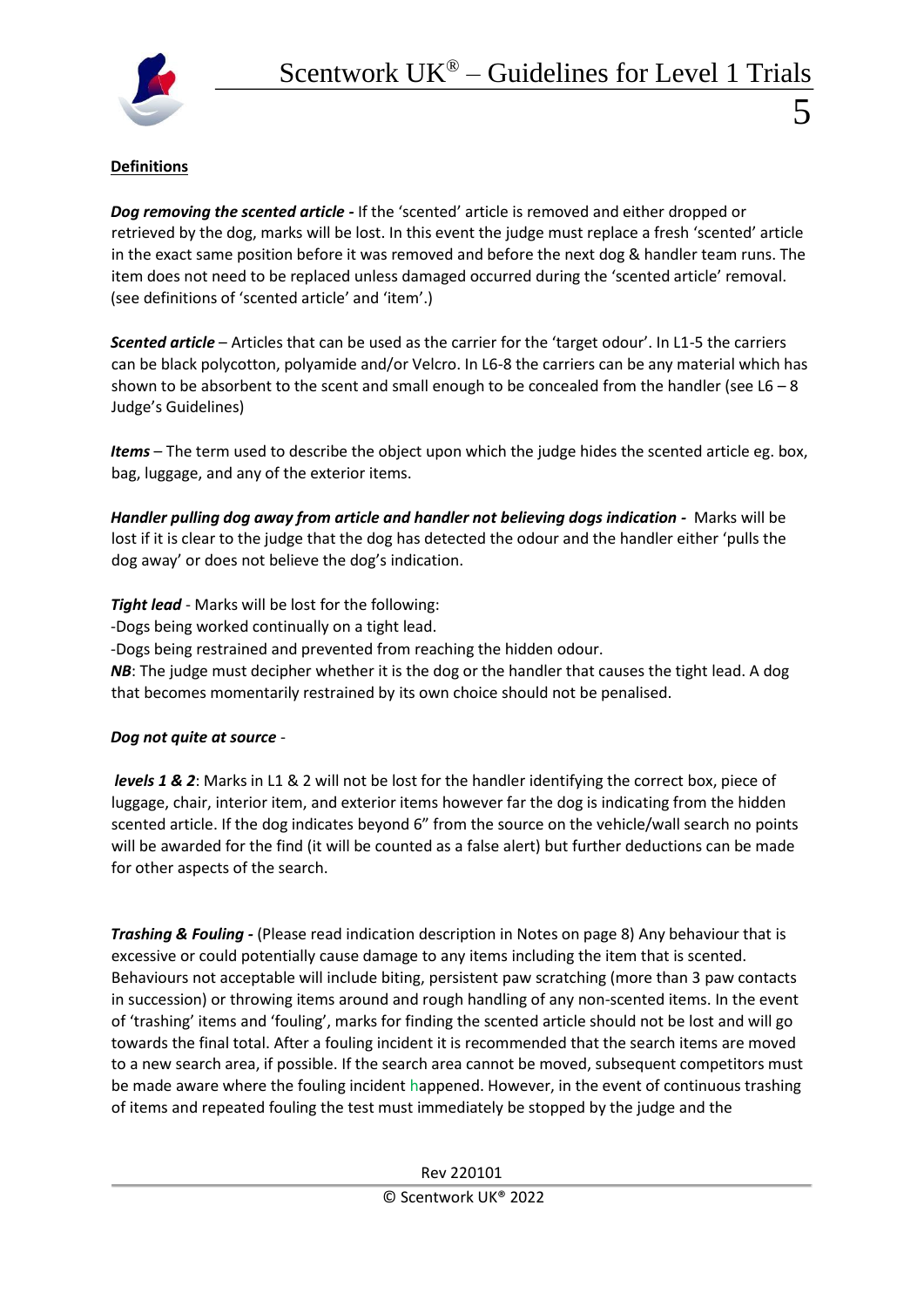

handler/dog team 'will' be eliminated from this 'section' (not get any marks for this section) although the dog/handler team shall be allowed to partake in the other exercises.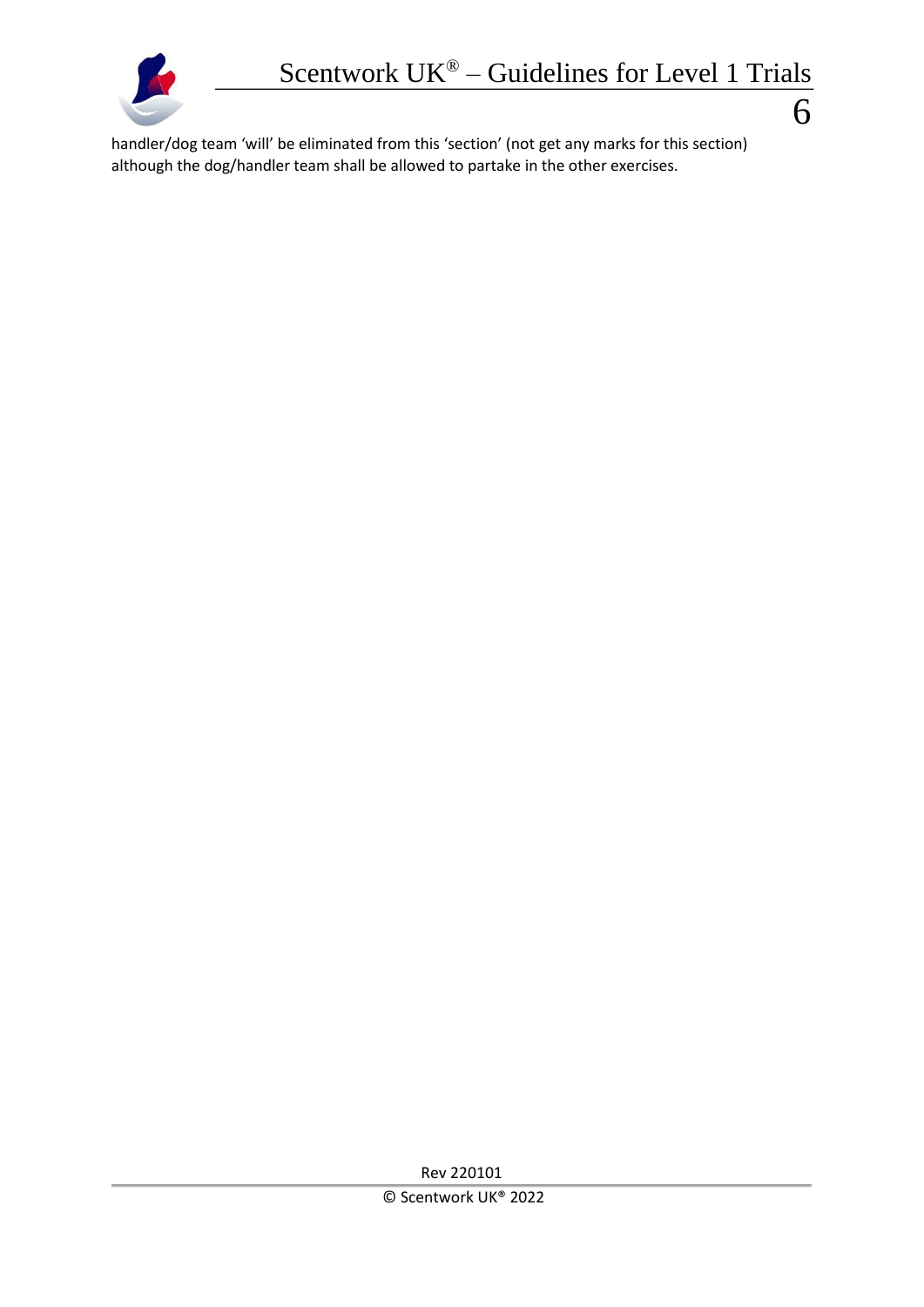

## **1) 2/4 Tables and 8 chairs.**

The test will be conducted indoors.

There will be one scented article hidden on one of the chairs.

The room should be as free from other room clutter which is not part of the test.

The tables and chairs can be arranged in any way although a square pattern is preferred

## **2) Exterior Search**

The test must be conducted outdoors. The ground surface can consist of materials such as grass, gravel, tarmac, artificial grass/fabric. If it is to take place in a public area it is recommended that the area is fenced off using plastic webbing or something similar.

The judge will select 3 items from the 10-15 that the trial organiser has provided. The items must not contain other materials such as litter, rope, hessian packaging or anything else that could become a 'scent' distraction to the dog. The handlers will have the option to be told prior to the test which three items the judge has selected and that the scented article will be hidden on one of these. The three items will then be placed amongst the other 7-12 items which will become decoys in the test. The handler & dog team must search the area and the handler must not reprimand or restrain the dog from investigating the decoys. If the handler restrains the dog from investigating all the items including the decoys, or if the handler tasks or directs the dog to only search the 3 items, handling marks will be deducted

If a dog is interfered with by another dog entering the search area then the team is allowed a re-run.

## **3) Vehicle or Wall Search**

To find one scented article on the exterior of a vehicle or a wall of 10m in length**.** If a vehicle is used it should be cleaned prior to the test and should not contain any other dogs or food.

The vehicle should be parked in a safe area that allows the team easy access to all four sides. Ideally it should be fenced off or parked well away from kerbs and verges. The scented article should be located no higher than 3 feet although for small, elderly dogs or disabled dogs the height should be less. Handlers of these dogs should notify the judge before the start of the test.

Any excessive scratching at the paintwork should be stopped by the judge immediately.

The outside wall can be brick, wood or any solid material. The length may include doors, window sills, drain pipes, taps, heating vents etc. These may be used as potential hiding places but not, heating vents if they are in use.

The scented articles should be located no higher than at nose height of the smallest dog whilst standing on its rear legs. For elderly or disabled dogs the height should be no more than at shoulder height. Handlers of these dogs should notify the judge before the start of the test.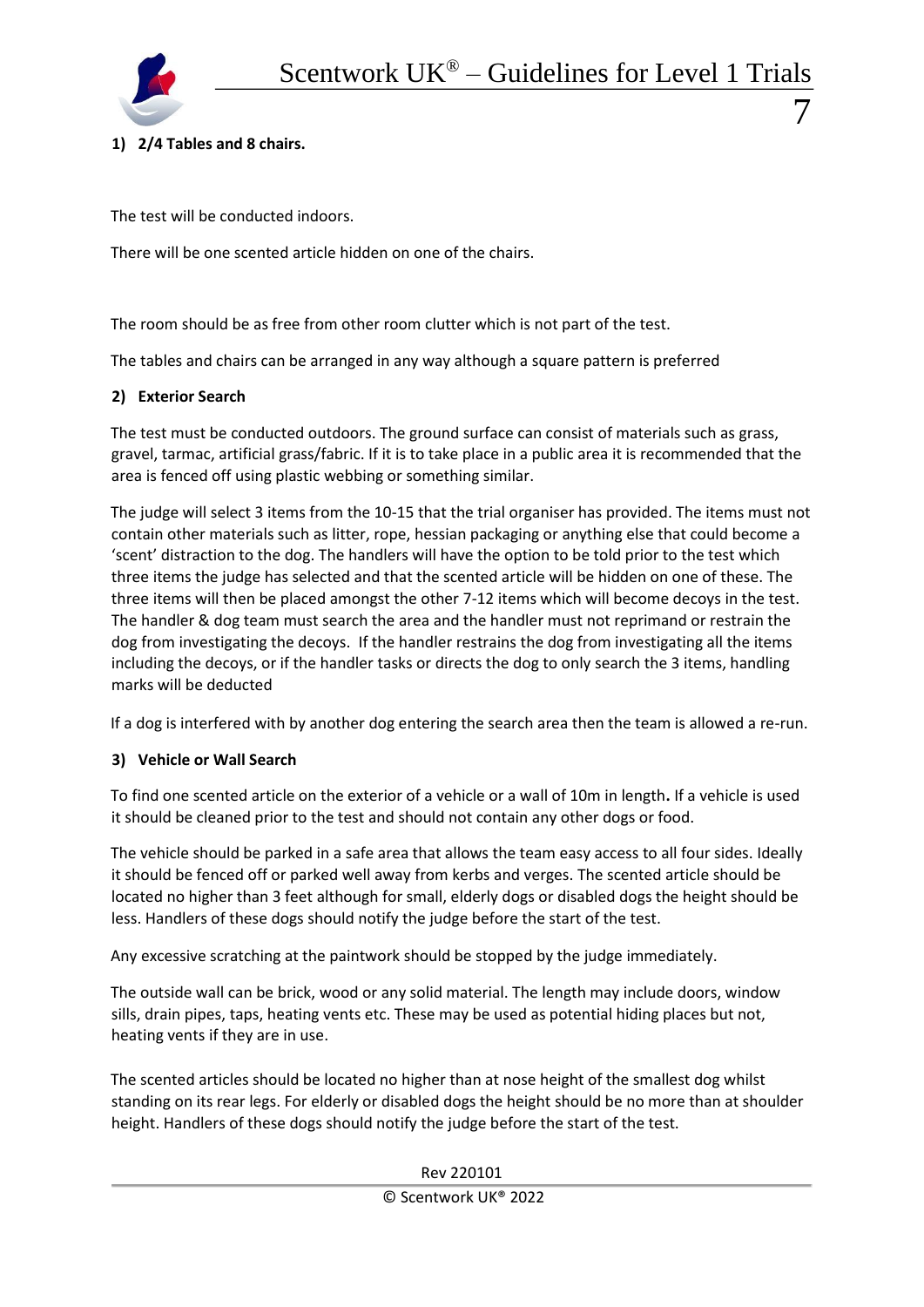

## **4) Containers Search**

To be tested indoors. The room should be as free from other room clutter as possible. There should be a mixture of approximately 10-15 containers which may include cardboard boxes, luggage, bags, hard plastic & wooden containers and any other suitable items. The luggage shouldn't be padded with anything other than newspaper or bubble wrap.

The scented article should be easily accessible to the dog for example around handle areas and pockets on luggage and underneath the flaps on a single box. The boxes can either be 'open end' up or 'over turned' (see pictures below) and the scented articles should be placed just under the flap or just in the seam.



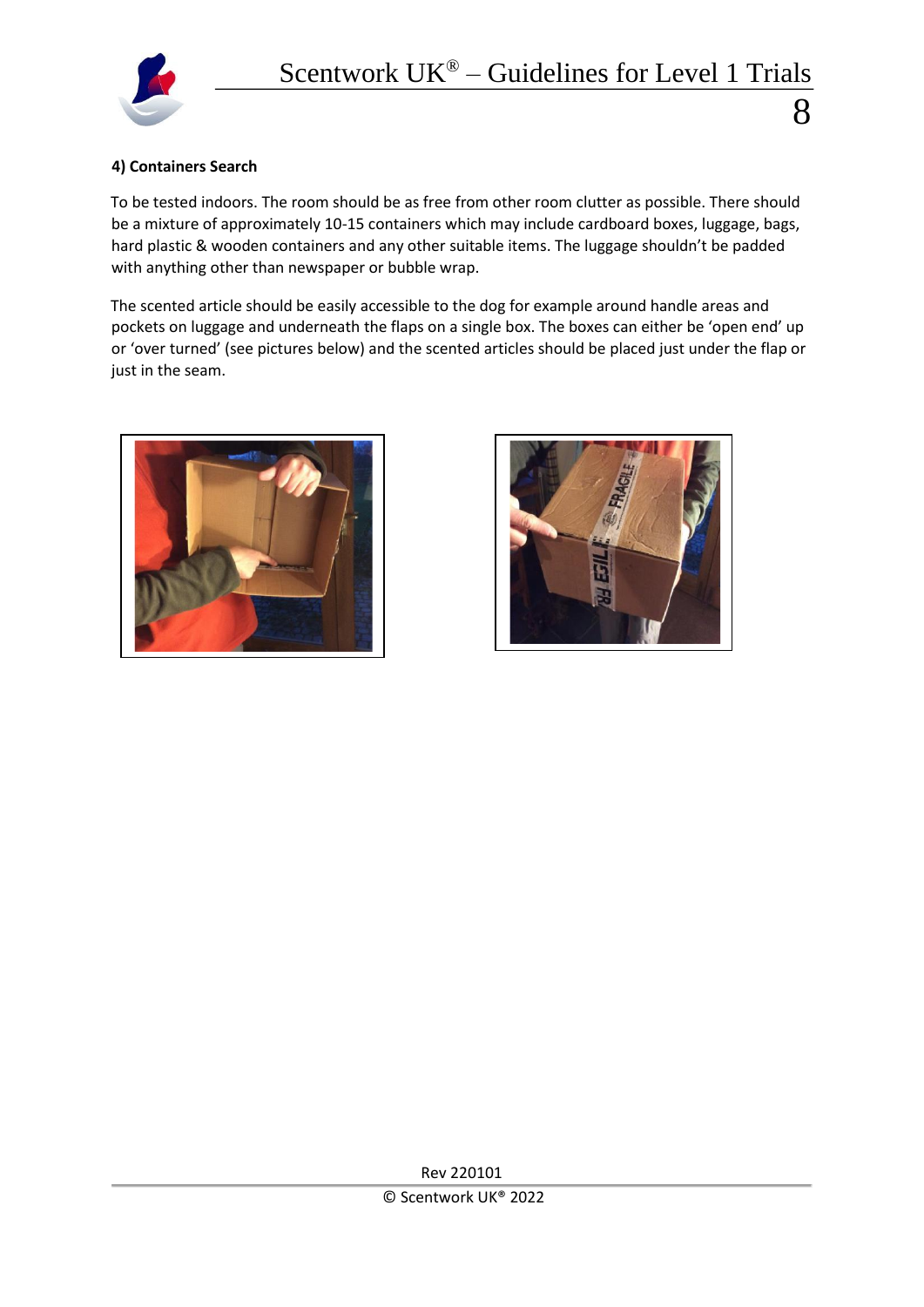

## **Notes:**

**Age of Dogs allowed to compete –** Dogs aged four and a half calendar months and over on the day of the trial are eligible to compete.

**Indication** - The dog can indicate to the handler by expressing 'any' non- destructive behaviour. (see definition of trashing, page 4). Acceptable indications can include: freeze, stare, sit, down, lick, paw touch, nibbling, nose prod and barking.

**Eligibility for entry** - Open to new dog and new handler teams, experienced Handler and new dog teams and experienced dog and new handler teams.

Not open to teams who have gained 20 points in Level 1 or have qualified in level 2 or new teams that consist of an experienced handler and an experienced dog.

Once a dog & handler team have gained their 'Ex' title in level 1 they can no longer stay in level 1 unless they run NFC.

**White Dog –** An experienced dog, not entered in the trial, allowed to do a 'pre-run' of the test to test swab strength and its location. This dog is not to be owned by anyone entered in the trial. When a 'white dog' isn't is not available the first dog in the running order will complete the search, after which the judge will determine whether the search is acceptable or not. If the first dog to run encounters unforeseen difficulties, the judge can decide to adjust the search test and the dog/handler team will be allowed re-run at the end of the class.

**Equipment -** All dogs must wear either a collar or harness whilst under test. Slip leads or a half-check collar are permitted but handling marks will be deducted if used in a corrective manner. Dogs can not wear a 'halti' or any other head collar whilst working. No person shall carry out punitive correction or harsh handling of any dog at any time within the precincts of the competition.

**Fails –** An incorrect call of the location of the hide, running out of time.

**Calling the 'Alert/Find'** When the handler thinks his/her dog has found the scented article the handler should tell the judge either verbally and/or raising their hand/arm to the judge.

**Rewards -** the competitor is allowed to reward their dog ONLY once they have passed through the 'marker cones' outside of the search area.

**Number of dogs entered at a trial -** It is at the trials manager's discretion whether to accept two entries from a competitor for entering two dogs in the **same** level at a trial.

**Bitches in Season** - Bitches in season are not allowed to compete at the trial or be mated at the venue.

**Position of scented articles for handlers with more than one dog -** The scented articles must remain in the same location for each competitor. In the event of a person having 2 dogs, in the same level, one dog will work as per draw order and the other will run last. When more than one handler has